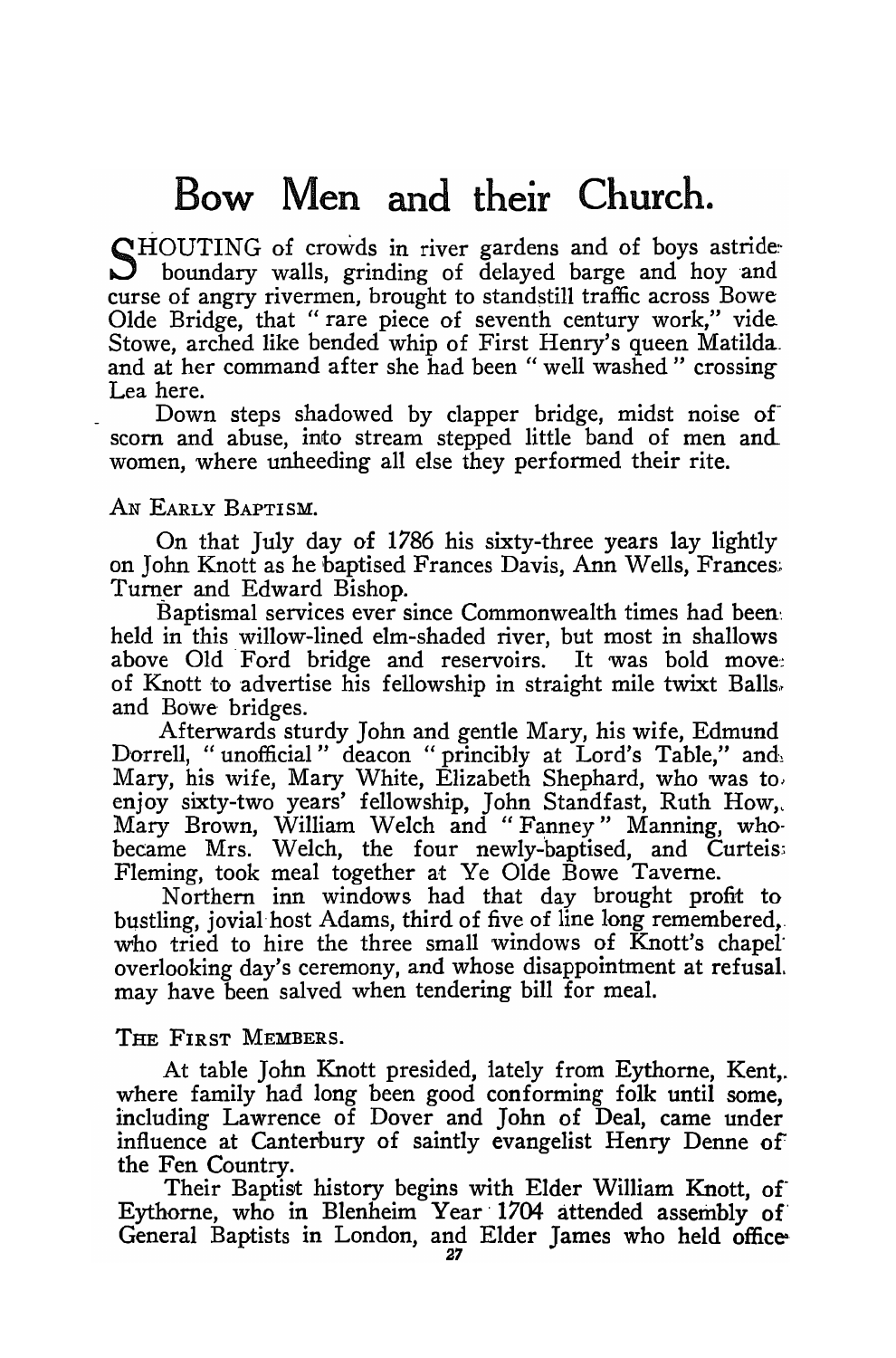about 1717, was deposed 1725, restored 1732, only to conform,

with most of his large family.<br>John of baptism in Lea, whose father of near Barfreston was Eythorne officer about  $1730$ , became trustee of family church at twenty-two and Elder three years later.

. He attended association meetings, dropped epithet Junior 1758, added church to New Connexion 1770, adapted calvinism to evangelicalism on joining Kent and Sussex Particulars after painless passing of southern section of connexion, left Eythorne 1780 for Bow, where wife had relations, and here commenced services soon after.

John Standfast kept minutes, his large round hand a joy to read. As is his spelling, in telling of " disorderley" members who "after using every Prereckquiset" were erased from roll, one for "generell Tenner bad," another for being " very Lyeing man," and others-" expossed to a Prosseccution," "marreing Profane man," "having diabolicall Temper," "joining Cade of Adulelham" (Cave of Adullam Baptists of Old St., Stepney).

William Welch was that saint of beautiful spirit who became, with Robert Robins, first deacon; also father of all for fortyeight years, being "continuously requested" as "genial and encouraging apostle" to "take the Book and go round and ask the members how they do."

Mary Brown was Widow Brown, once Fleming's servant, who remained her good friend, now serving church as "ruler of synagogue "-to quote James of Woolwich on chapel-keepers -for thirty shillings a year, ten deducted as subscription, and "one shilling for single person and two if four persons and if six three shillings" at baptisms.

Curteis Fleming is mystery man of those days, "merchant" taking seven-ten rent for chapel and owning steps used for that Lea baptism, "minister" of Bromley, writing he "would continue to be instrumentally the defender of the church;" "Old Ford friend" who hoped "no one might be shut out on account of their poverty,"-a dig at Knott's elaborate scale of charges for members.

Four years Fleming was evening and Knott morning preacher, co-operation ending when morning hearers knew perturbation of spirit because evening hearers attempted gaining sole use of building.

He was trustee of own place with Mrs. Ashberry of London and Augustus Clarke of Bow, and at above mentioned time of distrust is quoted as being behind Edkins the Mile End corn merchant and Asprey the "voice" of the disturbance.

Then, after being at Widow Brown's burial and "preaching lecture" at ordination' of first deacons and addressing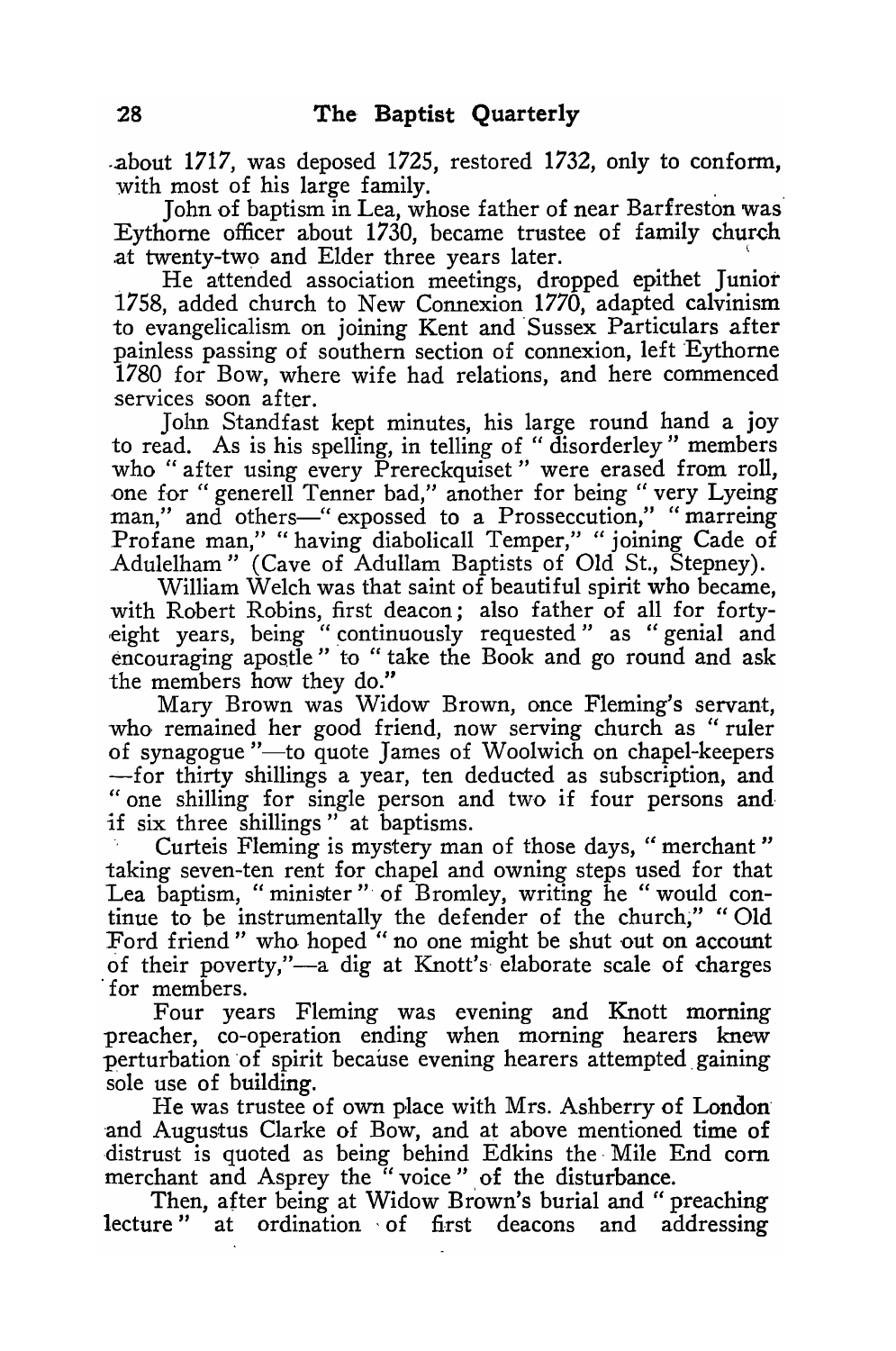mourners at Knott's grave and speaking at settlement of Newman, the name of Curteis Fleming appears no more in minutes.

## ORIGINAL MEETING HOUSE.

On that twenty-first June 1788 (year John Thomas of Wild Street went first journey as surgeon to India, from which came call to mission work) when Knott's first few folk" covenanted to cleave to each other in strength of God," they met in building already more than century old; a granary converted to printing factory.

When Lea overflowed, as often it did, the site was deplorable. <sup>~</sup>Bluff William James of Woolwich, acceptable preacher here, when wading to chapel via Old Ford found flood more than once within inch of tops of hessians.

Some time before Knott hired it of Fleming, upper stories had been taken down and ground floor roofed, but it remained frail, dark, having but three small windows on east side, endlessly swallowing hard-won funds for repairs, pew alteration, and covering of corner for vestry. Yet roomy and fairly central, therefore Knott made best of it for seven and half years and Newman for another six.

Little is recorded of Knott's work, Standfast's minutes: (until he left because others were" Profferred" before him) and those of Welch being almost entirely concerned with discipline and expenditure. (Knott received £15.)<br>First real information is dated January, 1793. "The All-

Wise having removed our pastor . . . by sudden stroke bereft of bodily strength (and) lost reasoning powers . . . there being· no reason to believe but that he will continue in this state he is dead to the church. . . ."

Twenty-first of following month Edmund Dorrell announced —"The Lord hath removed our pastor . . . thirtieth January . . . from what he expressed and from his long service and christian course we have reason to hope his soul is happy."

It was left to successor to tell of "the warm and tender affection" with which name of Knott "was alway mentioned" and to pay tribute to life and ministry as "sweet savour of Christ."

With that burial in Goold's Ground, Stratford, conducted' by Fleming and Knott's son (another John and Eythorne Elder). just as War with France was declared, Bow's first chapter ends. The second, interwoven with name of William Newman, was to reach jubilee year of 1835.

NEWMAN AND HELPERS.

After James Rodway of Bristol Academy (first Baptist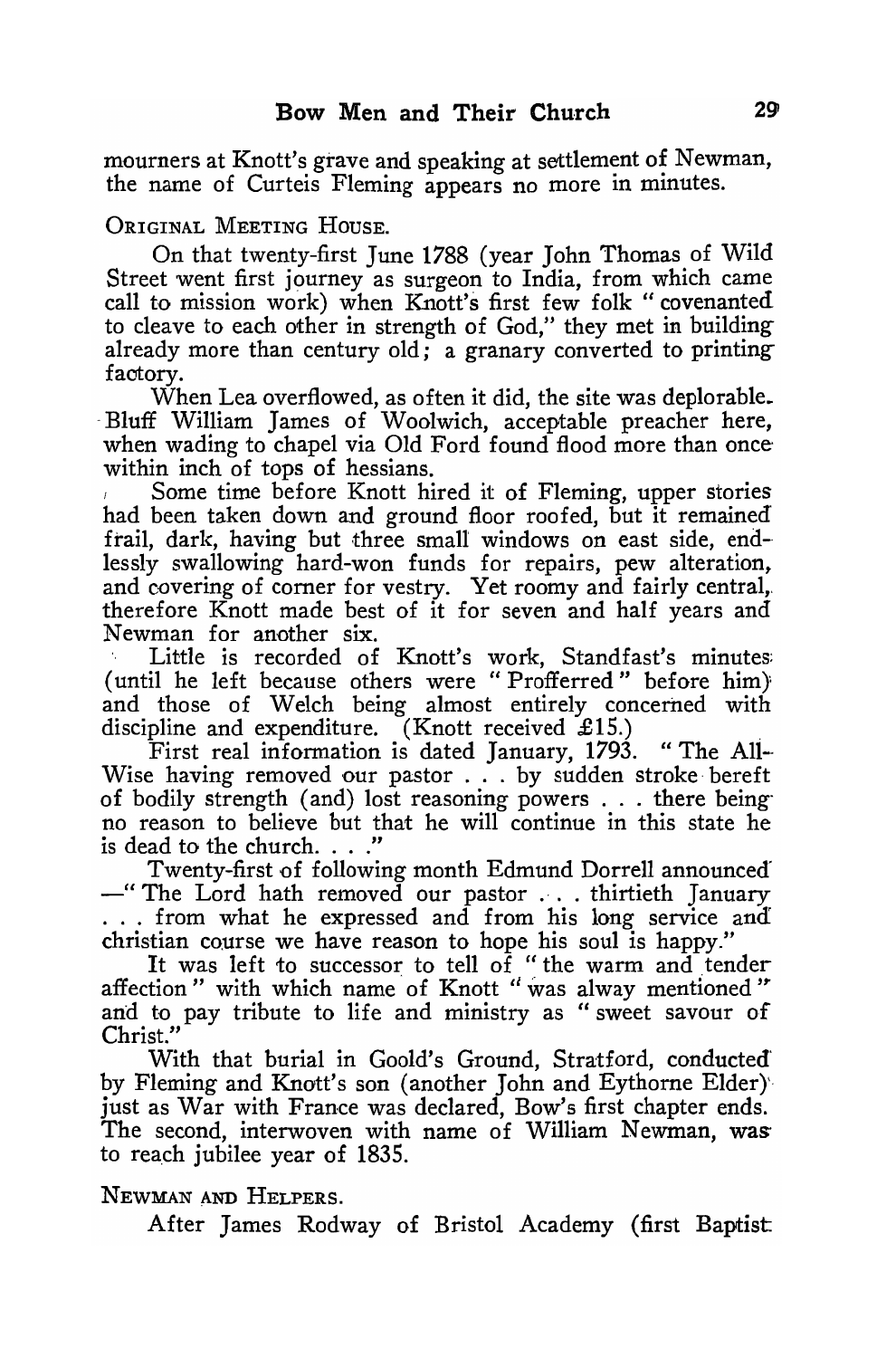,missionary to Sierra Leone 1795-6) whose family gave six or seven to the ministry, and William Newman "the young man of Enfield" had supplied six months or so, the latter was called by six brothers and sixteen sisters. Nearly three hundred were to mourn his death.

Tames Upton of Green Walk, Lambeth, who was to be at Newman's funeral and ordination of successor, William Button 'of Dean Street, who two years before at Maze Pond baptised Elizabeth Robins who became 1796 Mrs. Newman, came to 'ordination fifteenth May 1794; Abraham Booth, with whom and Taylor and Gutteridge Newman was to create Stepney, addressing church from Ephesians v. 1, and his own pastor John Davis of Waltham Abbey giving charge from Ezra viii. 18. Service began ten-thirty and lasted three hours.

Of local stalwarts who were so bravely to uphold ministry -present that day were men and women of the Robins of Bow, 'Burford of Forest Gate, Sorrell of High Street, Parnell of Stratford, Challis of Bromley, Wadman of Mile End, all families represented in fellowship by several generations.

Puritans these men and women, of kind now only remembered, but having tastes and graces of culture, and the courage best seen in share of uprooting upas tree of slavery, literally as 'old as race of man.

Robert Robins, first of fourteen, coming from Goodman's 'Fields 1787, first deacon with Welch, becoming Newman's father-in-law, dying 1806, brother "Uncle" Joshua then taking, to death 1830, treasureship of moneys that grew from sixty-nine to three hundred and eighty ordinary, and from six to three 'hundred and eighty-four pounds special funds.

Robert presided at ordination dinner at Bow Tavern where' -gathered visiting ministers and Father Welch, Uncle Joshua, David and Samuel and Ephraim Burford the patriarchs of twenty more, Henry Tippen the humorous well-read successful merchant, George Sorrell the pioneer of thirty, Thomas Parnell first of fourteen, and Nicholas Clarke of prayer-meeting fame.

Samuel Burford subscribed for church fifty pounds to P.B. 'Fund, becoming with Newman first manager, being followed down the years by pastors and Alexander Sparkhall, Joshua Robins, Samuel Saunders, John Freeman,' William Weight Stanger, Henry Bent Feme and Joseph Wadman Sorrel!.

Manifested soon was desire for better accommodation, and while making new paths with gravel from Farmer Mann of Bland's park (wherein stood Grove Hall, long an asylum under notable doctor James Lindsay) in which Dickens placed cottage given by Cheeryble Brothers to Mrs. Nickleby, moving gate to higher ground, putting embankment along Lea, laying flagstones.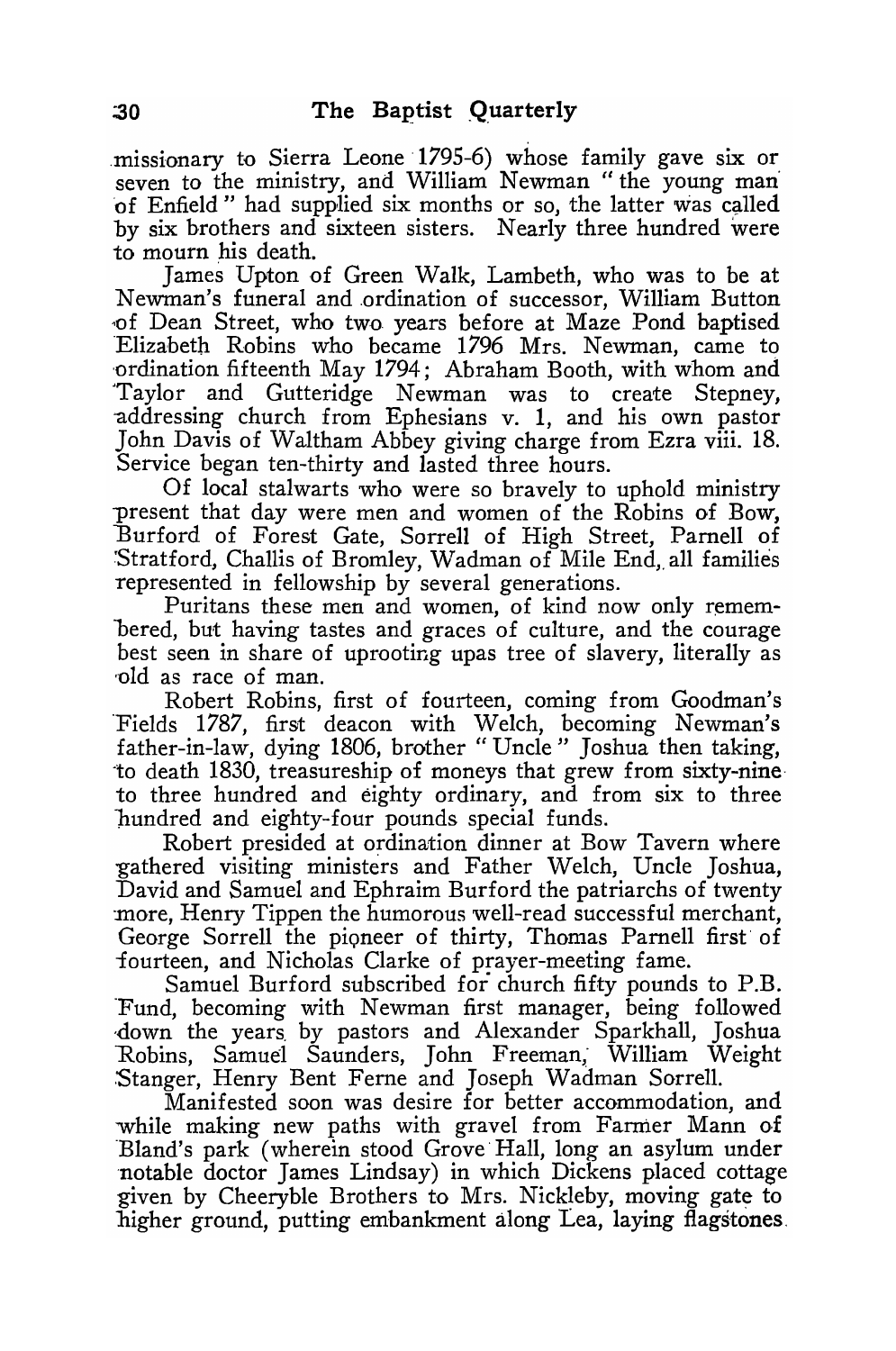"' hrought by James's hoy" and keeping fire burning in vestry, the members sought other site.

# SECOND MEETING HOUSE.

Like burst of bombshell came knowledge that factory-chapel would be difficult to leave, long negotiation following between Asprey for awners and church officers Welch, Robins Bros., Nicholas Clarke, Joshua Glandfield who succeeded Dorrell at Lord's Table but declined deaconship, and Josiah Hubbard.

Knott's verbal agreement, ensuing lease—dead these two years—none knowing save Asprey, rent of twenty-five, fixtures claimed by Crawley, were themes of discussion. Then" Mr. H-" (surely not Josiah?) was found not quite playing the game.

"The artifice of Mr. H- has forced upon us the old place. He concealed two witnesses at his own house who have signed a letter and are ready to swear brother Joshua Robins declared we agreed to accept. He stamp't letter" (and threatens) "law-suit in Court of Chancery."

Evidently it was *not* true, as member is reported saying in meeting, that "we might say all we had to say in his presence, *without his hearing."* 

The Robins, Welch, Clarke, sadly took "old place" at seventeen-ten and repairs, presently purchasing.

The forty-nine members elected these with Newman, Sister Green (pioneer of many fine women), David Burford, Stephen Williams, banker of Mile End (treasurer), as " receivers." Sabins " a young gentleman at Bro. Hubbard's" submitted plans (returning half twenty-pound fee nine years later); adjoining plots were purchased for burial ground; and «N.B. We took leave of Old Ford meeting house, Lord's Day ev., Sept. 21, 1799."

Sunday services were held at Assembly Rooms, Stratford, and Methodist meeting house, Bow; week-evening meetings at Bromley Bethel, where now Joseph Benson "labourered" and to whom was sent one guinea cleaning fee after eights months use; and baptismal services at far-off Devonshire Square and Maze Pond and Goodman's Fields.

Bow IN 1800.

The property stood at juncture of Old Ford Lane and Bow High Street, now Bow Road. Its additions were, 1814, land of Elizabeth Karby, glazier, plumber, "melting" house owner; of cow-keeper West, whose sheds and dairy came down; and of "Giant" Graham the smith, as mighty a man as ever known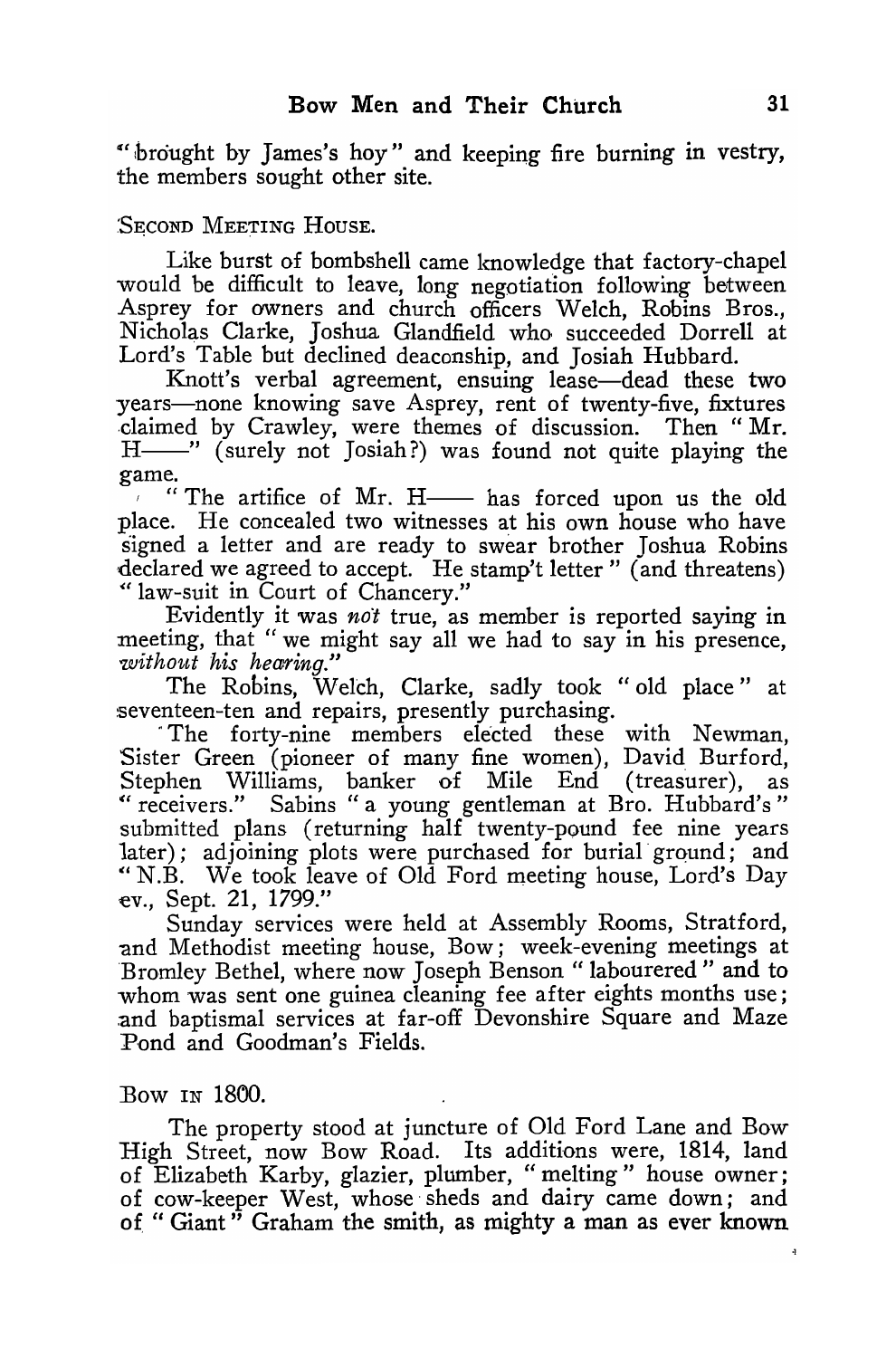in song, whose forge was bought and razed because of nuisance of clanging hammer during Sabbath services.

New chapel was west of site of printing factory, fronting revolving arms of windmill owned by Richard Love and Thomas, son of Elizabeth Karby, where felt factory afterwards was built. Both Love and Karby families became members, Thomas beingan early local preacher.

In front was brewery long owned by other members, and beyond village green stood St. Mary's, the fine old parish church.

Westward were Draper's almshouses and mansions of thosewho made profit by themselves or their servants going down to the sea in ships. Bow had members from such, the Robins were ship builders, Sparkhall was ship owner, and Newman baptised William Whittle, master of brig *Fancy Free,* Hugh Poole of the West Indian trade, and George Kettle of the *Virginia,* an American pacquet.

Cartage of material through cabbage lands and trouble with treacherous foundations brought up cost to two thousand fortythree pounds (all paid within decade), but for that they had comfortable chapel wainscotted to windows, holding six hundred,. with Yorkshire stone baptistry—gift of the Sisters.

First brick was laid on first July 1800 by gallant Nicholas Clarke, benevolent fund treasurer, great-hearted collector forbuilding, whose home at Old Ford knew thronged weekly prayer meeting. He started the " lecture agency" in which young folk . heard of astronomy, phrenology, electro-biology, abolished church rates, fulminated against war and slavery, and practised sermonmaking under their pastor.

Monday twenty-fifth next May it was opened for worship, John Rippon who had baptised both pastor and pastor's mother preaching morning from Second Corinthians vi. 13, and (after dinner in vestry: privately given ") venerable and godly George Ford of Stepney Independent from Psalm cx. 2.

"Beautiful day: large auditory: handsome collections," writes Newman in ever-ready diary. "Day long to be rememwrites Newman in ever-ready diary. "Dapped to the Lord with gratitude and joy."

Building paid for, they renovated and put in side galleries, enthusiastic people raising one month hundred and twenty-nine pounds. In 1823 ten are noted awaiting seats and pulpit as  $\cdot$  only spot giving leisure to move." Minutes, written in neat hand of pastor, often end with that mighty word "Ebenezer."

#### PARNELL'S PEN-PICTURE.

One of the Parnell's left pen-picture of the congregation in walled-in pews, shivering in great-coats and cloaks before Arnett's heating~stove was installed, preacher in high three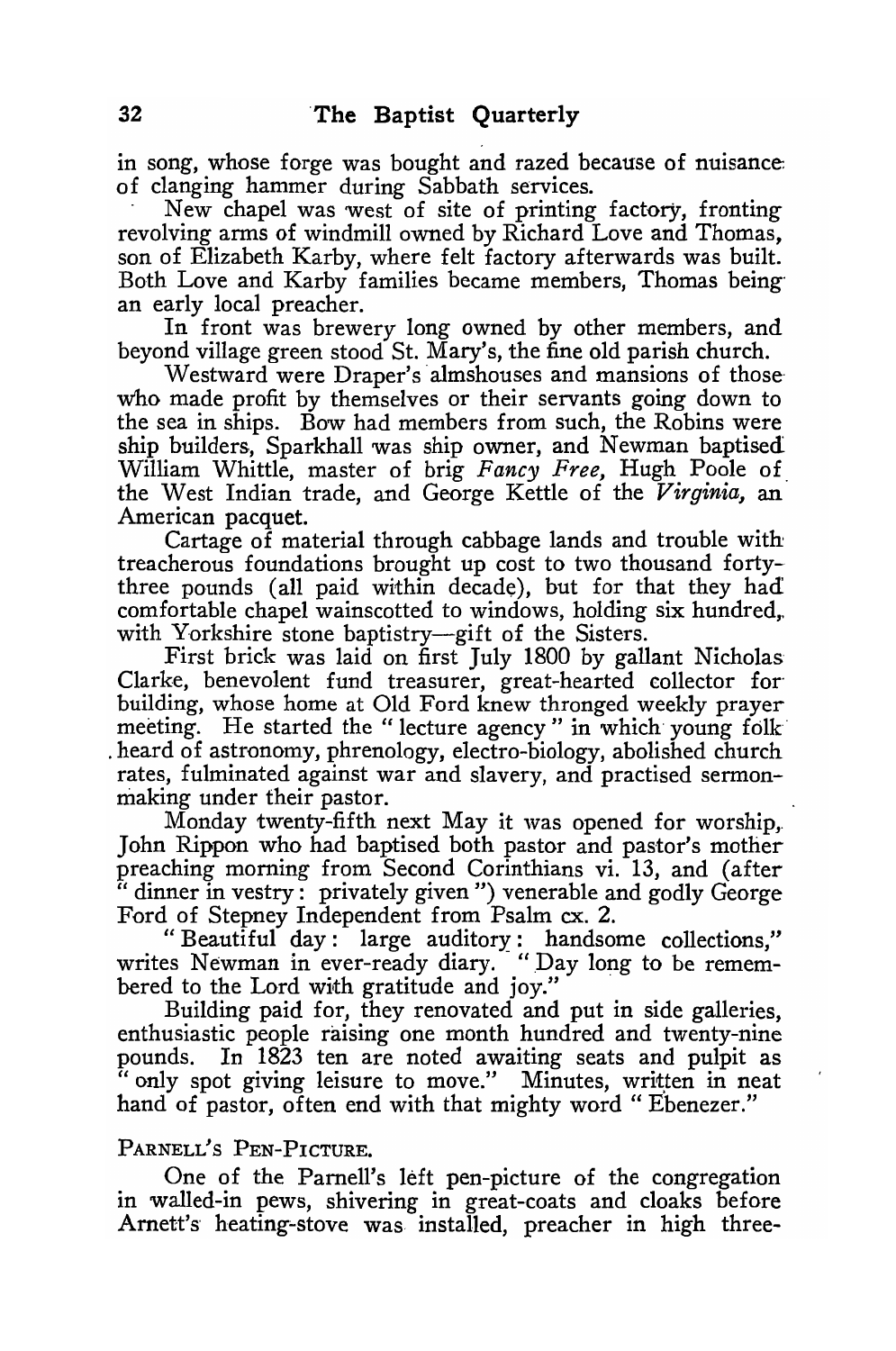decker, precentor below sounding note on syringe-like wooden pitch~pipe, servant maids on back forms, and children in gallery watching pew-opener-only really awake on foggy mornings when she tended the tallow candles and inadvertently snuffed out flame that had to be relit by long ceremony of tinder-box.

They sat to sing their slow chants, droning two lines after same had been read, and stood back to minister during prayer. Large-typed *Bibles* before most, flanked here and there by Watts' and Rippon's *Selections.* On seats rested horn lanterns: and beneath them ringed pattens.

Thomas Royall ("Ryall" when a Parnell married daughter), baptised Staines, here 1788, clerk 1803, wage rising to three: guineas (successor reached'ten near end of twenty-one years), was precentor and his wife "Mother Royall" caretaker from death 1790 of Widow Brown. (In Norton's time she lost snuffing job, treasurer Samuel Saunders, who was always giving, then "improving lighting" by gas.)

At communion services midst the pewter stood black bottles: containing so rare wine vintage from cellars of Henry Tippen: that fellow officers never failed to take some for home use.

Vestry was cosy with fire ("two pokers, one and eight") and heavy dark oaken furniture, pastor's list slippers (" two. shillings") neath largest chair. There were pictures, lookingglass, leaden ink-stand, brass candlesticks, damask table cover;. desk with pulpit *Bible* and two others, and umbrella stand, as. is known from list made by Welch after robbers entered with lost key. They also cleared glass-doored cupboard of metal! tea-spoons, groceries, wine, and the half-pint of brandy Uncle: Joshua provided for Newman on baptismal days.<br>In that vestry the officers thrashed out many a discipline:

case, that of bankrupt ordered to "bring forth fruits meet for repentance," of man put into King's Bench, the "defaultering" partners commanded to make good at " earliest leisure," Philip Crocker the Volunteer who had "once in three weeks to break Sabbath," the woman reprimanded for attending concerts, and that other female who came under censure for "being out so late on Whitesun Monday."

There they rigorously investigated claims for membership. like that of John Gass 1811, baptised fifty years before by John. Brittan of Church Lane, Whitechapel, and since member with Charles Hyatt, who by reason of being General instead of Particular was told the letter he thought a "dismission" was: merely " good recommendation."

. And there Daddy' Kemp 1864 gave dinner to honour John Thorman of Stratford, whose coming completed the first thousand: members.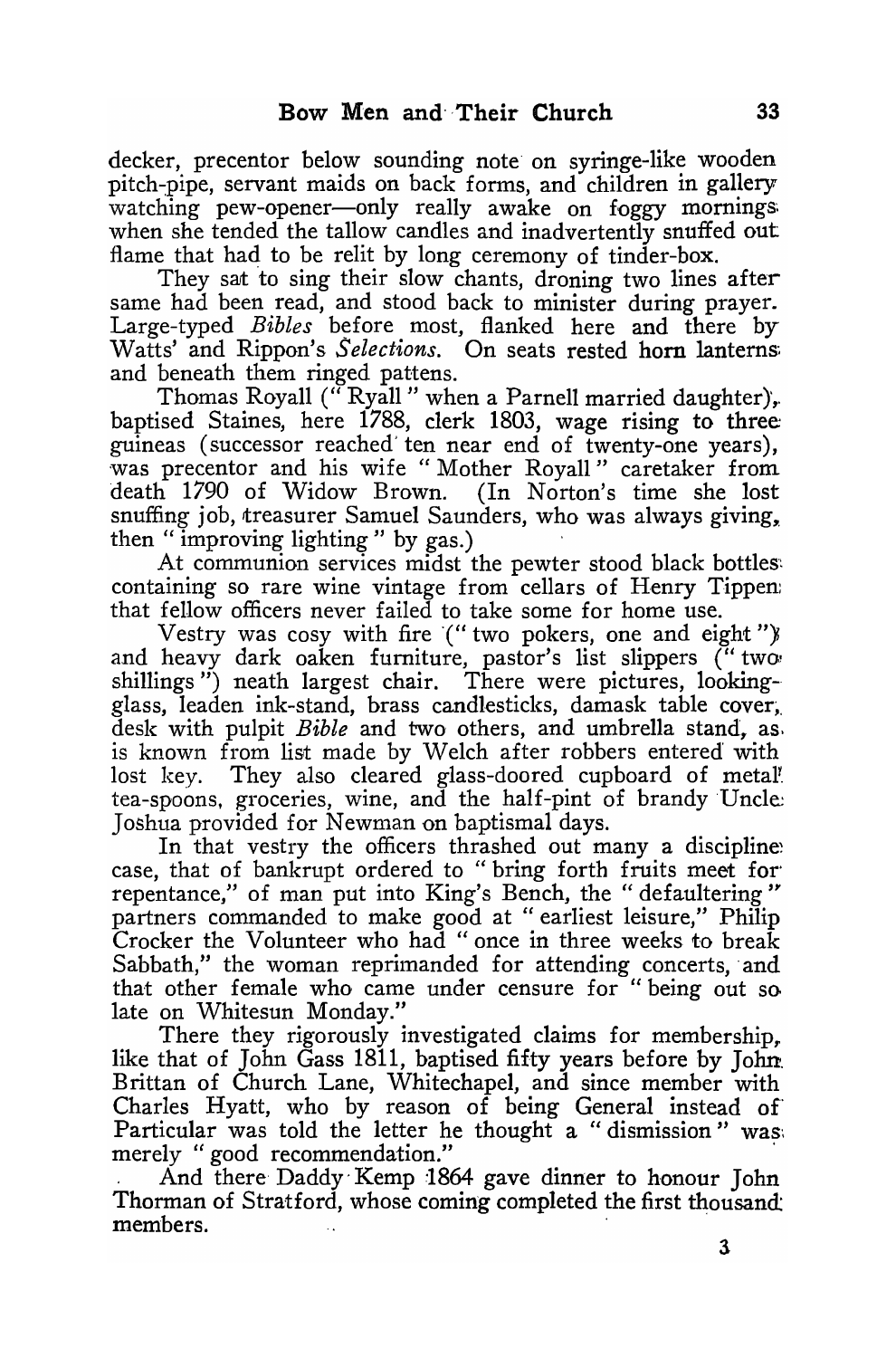"DADDY KEMP."

Francis Kemp was member sixty-three years from 1802, dying year before Newman's chapel came down and, if legend is believed, because of rumour of that intended vandalism. Almost to last he could boast of never having missed service Sabbath or week-day.

In the fifties he, and great whalebone umbrella, was bestknown sight of neighbourhood, sitting there in the graveyard of which he was last registrar, the book he kept so carefully showing names of one thousand three hundred and fifty-four burials.

Between Robert Wood, who worked with saw and hammer for weekly shillings, and Thomas Parnell, who employed hundreds of men, Daddy would sit neath shade of lime, willow, lilac, alder, and fruit trees he had planted, talking of the past.

Of winter 1817 when body-snatchers profaned this garden Of sleep. Of the Thirties fight between church and felt factory regarding window cut overlooking scene. How they built wall to hide the unwarrantable intrusion, how it was pulled down, how they erected strong trunk iron~bound only to see that smashed, how they expended hundreds of pounds on lawyers and at last accepted small annual rent whilst still protesting.

And of the friends lying there amidst the flowers, especially that great man William Newman, against whose dust his own was to be laid. (Daddy Kemp left a hundred three per cents. for upkeep of the two graves, and another hundred for the sick poor of the fellowship.)

JOHN FREEMAN.

John Freeman was Newman's brother-in-law, having married third daughter of Robert Robins. (The second became Mrs. Mosely of Brackley.)

"The Professor" as he was so long and so lovingly denominated, came from Watford 1806 as usher to Newman, purchasing Prospect House and school when his chief went to Stepney and handing same to son (another John and member, as was grandson) on retirement to Maryland Point, Stratford, where he died 1884, fifty-seven years member and forty-three officer.

Physician Cooke claimed for him knowledge of twenty languages, and he was known as author, lecturer, botanist, astronomer, as ripe scholar and christian gentleman.

# JUBILEE, 1835.

In August, 1835, Newman issued jubilee letter of some length, containing copy original agreement and his own weighty articles of faith with essay on principal maxims of a church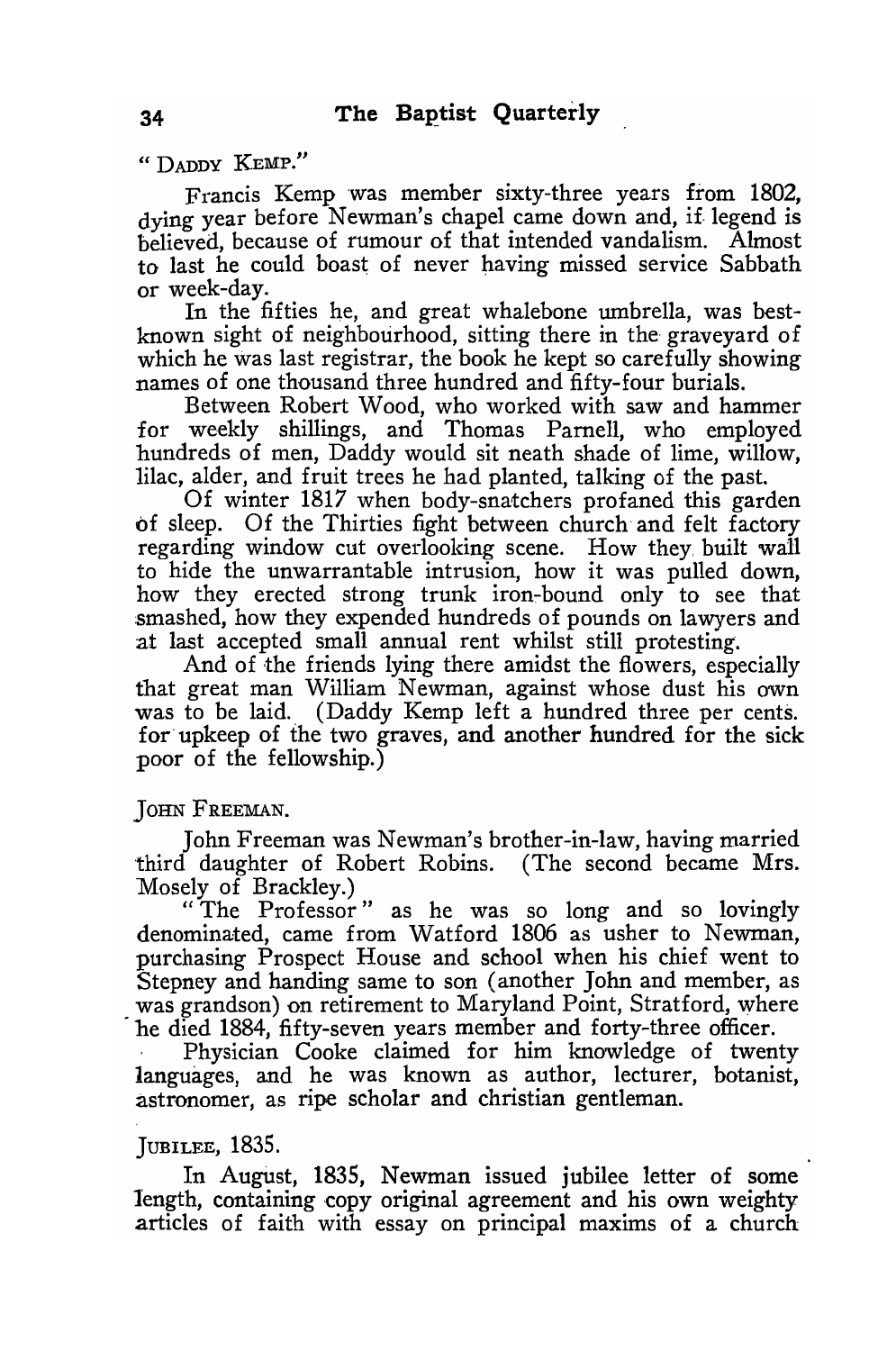(" Localize: Centralize: Individualize "), in the letter rejoicing and giving God thanks for paid debts, crowded building, faithful friends.

Next month he wrote asking for assistant (he had been pastor over forty years), "a colleague, intelligent, affectionate, devoted, who will, like Timothy (Phil. ii. 20) naturally care for your state." .

your state."<br>After Francis Tucker and Joseph Angus had declined, William Norton, another "beloved son" of Stepney, accepted; but before he could be ordained Newman had passed.

### NEWMAN's WORK.

Newman's parish was large, his work successful.

From building period for more than thirty years through ready aid of Alexander Sparkhall a lectureship "thronged by -crowds" was conducted at " populous" Stratford. For ten years from 1796 another was continued at Plaistowe, where Sparkhall bired disused Friends' meeting-house. (This man's influence or that of wife, who was of sect, explains reason of Bow being for period of years let for Quaker annual festival, assembly Charles Lamb wrote of in an *Elia Essay.)* Occasional or regular 'meetings were also held at Clapton, Barking, Hackney (afterwards Lauriston Road), North Bow (through John Freeman's ability and devotion becoming Grove Road, Victoria Park), Cotton Street (1800 for five years), Empson Street and Devon's Road (Blackthorne Street).

From opening of Newrnan's chapel there were five branch schools, Woodford, Ilford, Stratford March (that James Burford fostered into Carpenter's Road), Temple Mills and Park Street, Bromley, the last in Waterloo Year having fifteen teachers and hundred and sixty-two scholars. There was also a " charity" school under members Lindsay and Mrs. West, both paid from 1804.

In 1823 the home school moved from south side High Street into a building alongside chapel (furnished with Clark's prayer-meeting benches), the room let for number of years at thirty-three pounds as Bow County Court. Elijah Pettifer, John and Joseph Wadman Sorrell, Matthew Whitty, William Weight Stanger, James Burford, were superintendents, and from the scholars John Batsford became minister at Eagle Place, Mile End, Clement Nott via Stepney at Sutton Ashfield, Robert Oxlad at Swansea, WiIliam Newton at Midhurst, and Charles 'Gordelier at Hepzibah, Mile End Gate, later special preacher at New Broad Street, City and Jury Street, Aldgate. A teacher, James E. Pearson, went to Bahamas as missionary 1833, dying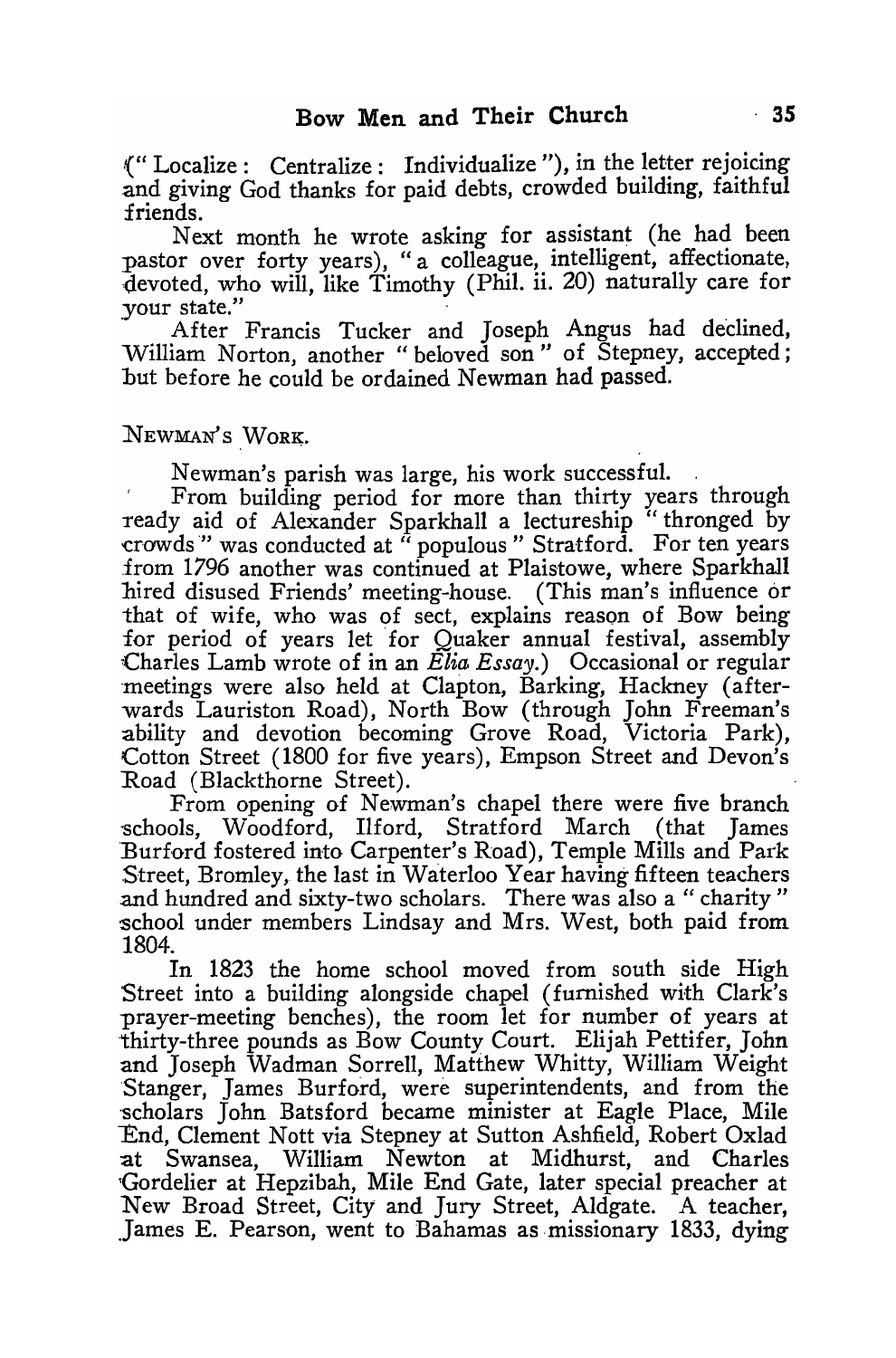next year, and another, Thomas Gostick, emigrated to Upper Canada 1834, there becoming pastor of church he formed. (First missionary of church was George Pearce of Calcutta, one of several Stepney students who joined.)

From 1790 separate classes were held by Henry Tippen. followed by Daddy Kemp, John Freeman, George' Sorrell, and George Offor of Hackney, baptised by Newman 1807, resigned ten years after but continued to find service here, who is best known for effort to preserve purity of Bunyan's work, his edition (Hansard Knollys Society) appearing 1847 and being reprinted 1854.

NEWMAN'S SUCCESSORS.

After William Newman was laid to rest behind chapel on first day of 1836, the third chapter of Bow history begins, the chapter of five ministers in thirty years, and long interregnums.

Frail William Norton was the first, and during his enforced absences and after his resignation 1841 two ministerial members well served the church.

William Crowe, independent missionary retired health reasons from India and baptised by Cox at Hackney, and Thomas . Hunt who ended long service with sixteen years voluntary work at Bow.

Crowe was invited by minority, this re-opening mixed communion question, first heard 1789 and echoed till twentieth century.

Newman and " faithful henchman" Carder had successfully withstood "uniting with paedo-baptists" but in Forties the controversy agitated whole denomination, causing secessions everywhere and fixing gulf twixt Strict and Particular and those, desiring no adjective, who were combination of Fullerite semicalvinist, New Connexion and Manchester School. Issue therefore had to be met with more delicacy than before, and though revered men like " Crusader" Parnell and Daddy Kemp stood for wider invitation, Freeman helped by George Sorrell and Edward Long managed to keep peace till Crowe went to Worcester (1841).

Andrew Gunton Fuller succeeded Norton and added fellowship to B.U., affiliation neglected though Newman in 1813 largely helped then nascent Union and served on committee, as did G. **T.**  Kemp, brother of Daddy, and it had been long and well advocated by Carder.

"Singing John" Carder, sixty-four years member from 1818, clerk for fifty, was responsible for choral class from 1825' that gave musical evening at jubilee, appeared Crystal Palace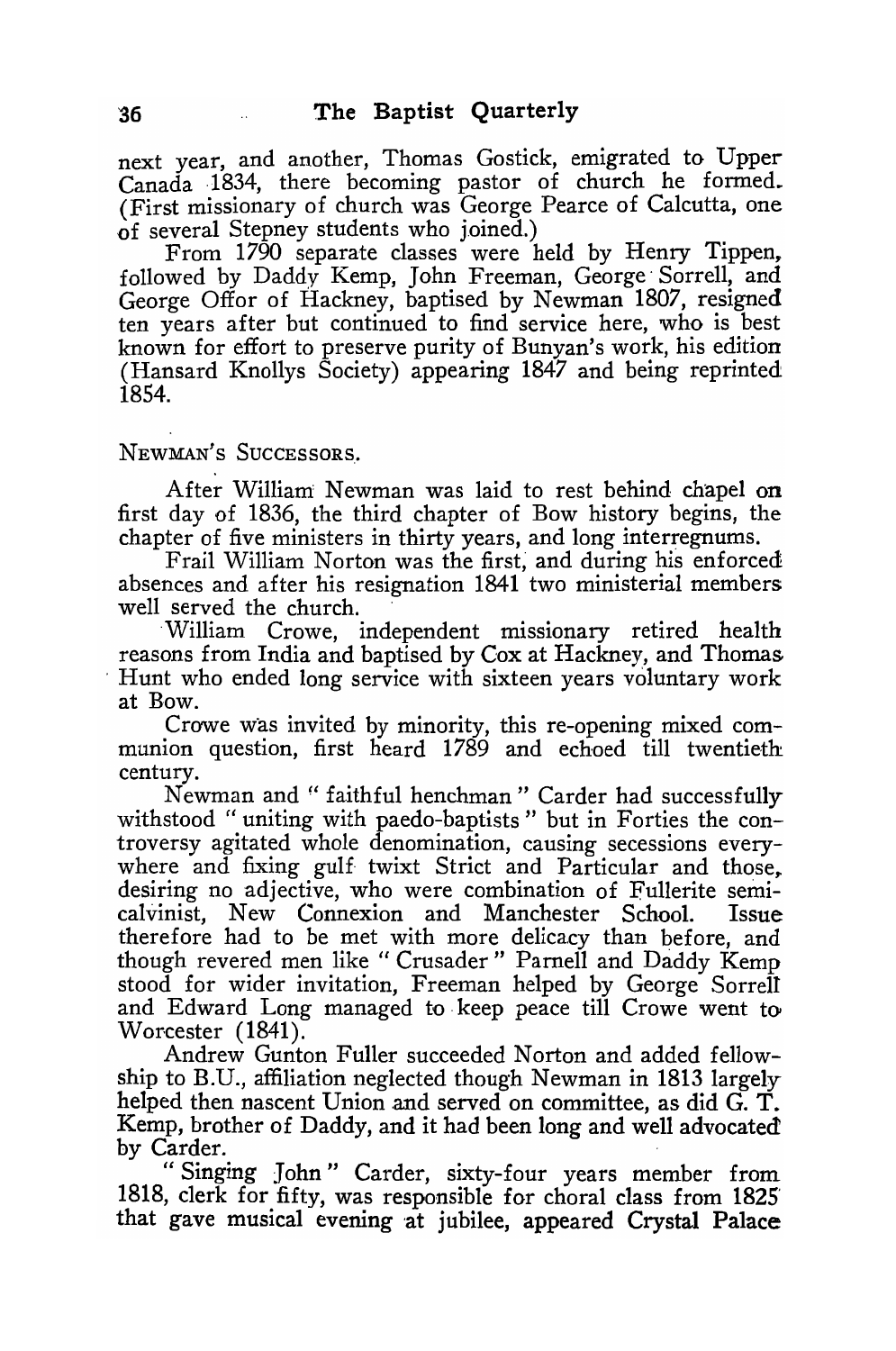1869, and under Richard Tucker became premier choir of East London. (No musical instrument other than pitch-pipe "profaned" until Blake installed small harmonium.)

Long after too feeble to pitch tune John sat in square pew (Fuller lowered Newman's pulpit) surrounded by committee of deputies. Always he refused to believe himself not responsible for the harmony. "Directly hymn was announced he would commence search for iron-bound portentous spectacles, usually thrust high on forehead, sometimes going down on knees to seek midst hassocks, his friends, used to such aberrations, patiently waiting till glasses discovered themselves by dropping

into rightful place." .<br>George William Fishbourne followed Fuller, the communion question again being prominent in his time. In 1851 Freeman again kept them in old path but two years later, after the " three hundred and seventy-nine days of wormwood and gall" Fishbourne led out fifty-four members to form Stratford Grove.

(When Blake in 1870 opened Table, thirty-four left to help reform Parnell Road, a fellowship that had existed precariously some twelve years.)

Then came William PooIe Balfern, poet and mystic, making gentle way across growing London from his book shop in Spring Vale Hammersmith for seven years, here renovating and adding class rooms and reconstructing pews and accepting into membership the last thirteen of Enon, Stratford, who had sold their building for Ragged School; followed for brief twelve months by Charles James Middleditch.<br>This period saw lamentable change in East London, Bow's

great houses becoming tenements, beauty of Old Ford squalor, Bromley region of lodgings, and mean streets rising in which language heard was not that of shires but of ghettos of Europe.

The membership shrunk. The books became full of sad comments upon erasures and transfers. Out of a hundred lost one year, five went to South Africa, eight to Australia, two to Jamaica, eleven to Canada, six to New Zealand and fifteen to the States; most of last to Staughton of Philadelphia through influence of Ivimey family, members of which joined Bow from 1808 for more than thirty years, Thomas and Hannah from Eagle St. leading way.

THIRD MEETING HOUSE.

Vitality of James H. Blake, lecturer and preacher, late of Sandhurst, pastor here 1865, eleven years after to Luton, caused building of third meeting house, aided by increased membership . (up to three hundred again) desiring new start. These pro